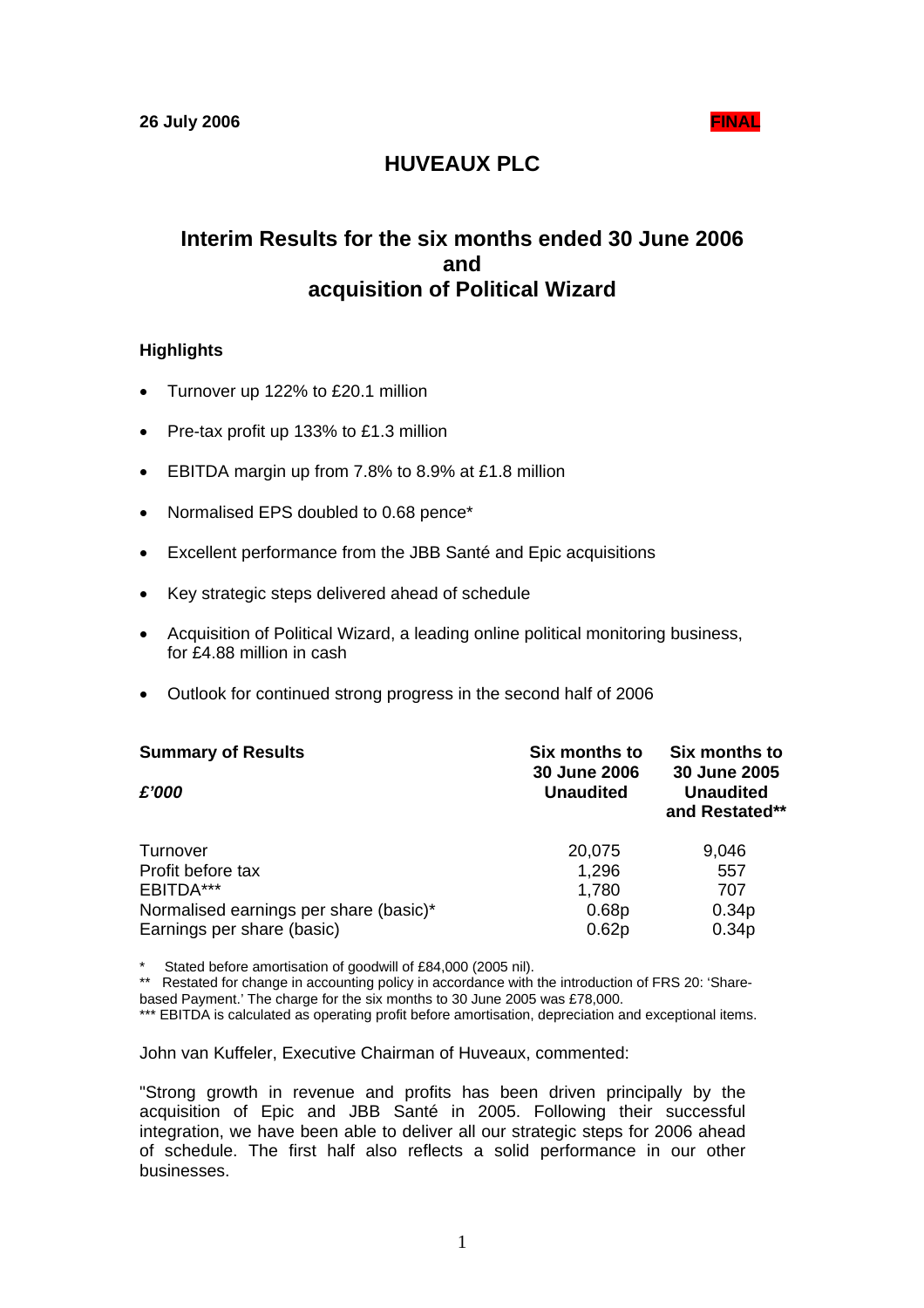The acquisition of Political Wizard will further strengthen our position in the strategically important area of online political monitoring, which is a growing and lucrative market in both the UK and EU. This will provide an enhanced platform from which we can continue to build a substantial business, as part of our highly successful Political Division, both in the UK and internationally.

The outlook for Huveaux in the second half of 2006 remains positive and we are well placed to deliver continued strong progress for the full year. The Board expects the acquisition of Political Wizard to enhance Huveaux's earnings in the first full financial year of ownership."

#### **For further information, please contact:**

| <b>Huveaux</b>                        |               |
|---------------------------------------|---------------|
| John van Kuffeler, Executive Chairman | 020 7245 0270 |
| Gerry Murray, Chief Executive Officer |               |
| Dan O'Brien, Group Finance Director   |               |
|                                       |               |

## **Finsbury**

Don Hunter

Katie Lang 020 7251 3801

A presentation for analysts will be held at 9.30am today at the offices of Dresdner Kleinwort, 30 Gresham Street, London EC2V 7PG. Coffee will be available from 9.15am.

#### **Note to Editors:**

Huveaux was formed in 2001 with the objective of building a substantial, high-quality publishing and media group. It is now twenty fold the size when it first listed on AIM.

The Group consists of three Divisions each of which has strong brands and market leading positions:

Political Division comprises *Dod's Parliamentary Companion, The House Magazine, Epolitix.com* and numerous other magazine titles and revenue-generating websites. It is the market leader in Political business-to-business publishing in the UK and the EU.

Learning Division comprises Epic, the UK market leader in e-learning, *The Training Journal* magazine and seminar business, *Lonsdale Revision Guides* for schools and the highly acclaimed *Westminster Explained* conferences and seminars.

Healthcare Division, based in France, comprises *Panorama du Medecin*, a leading weekly magazine for French doctors, *Le Concours Medical* and *La Revue du Praticien*, both market-leading Continuing Medical Education magazines, *Egora.fr*, the leading medical information website, and a number of other magazines and a medical conference business.

Huveaux has now completed ten successful acquisitions over the past four years and employs more than 450 staff in London, Paris, Brussels and four UK regional offices.

Further information about Huveaux can be found at www.huveauxplc.com

The name Huveaux is a trademark of Huveaux PLC. All other trademarks mentioned herein are the property of Huveaux's respective subsidiary companies. All rights reserved.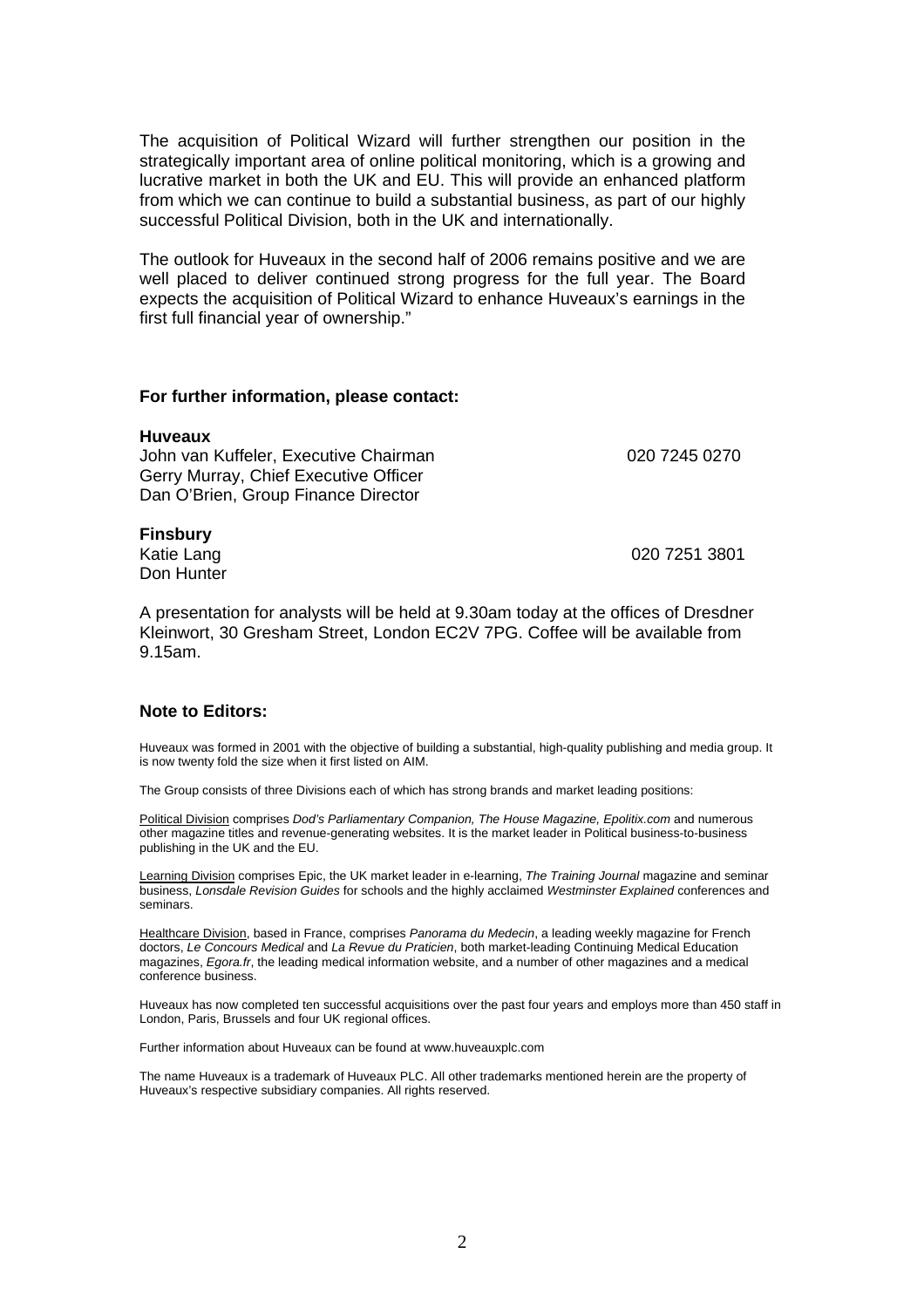## **OPERATING AND FINANCIAL REVIEW**

## **Group Performance**

The first half of 2006 saw substantial growth in sales, profits and earnings per share driven principally by contributions from Epic and JBB Santé which were acquired in August and October 2005 respectively. The integration of these companies is now complete and is helping to drive significant strategic progress across the Group.

In March, we confirmed our strategic objectives and identified the areas of further investment in each of our three Divisions. Excellent progress has been made and many of the new launches planned for 2006 are now largely complete. In many cases, these launches have combined Huveaux generated content with Epicgenerated digital delivery to further increase the Group's digital footprint and revenues.

Sales increased to £20.1 million from £9.0 million in 2005 and EBITDA increased from £0.7 million to £1.8 million. Normalised earnings per share doubled to 0.68 pence from 0.34 pence.

## **Operating Review**

#### • **Political Division**

The Political Division maintained the significant performance improvement achieved during the 2005 General Election period, with like-for-like revenue unchanged at £4.1 million. The first half was also marked by a record number of successful new launches including:

¾ *Dod's Polling* 

A quarterly poll of MPs to enable organisations to gauge the perceptions and opinions of parliamentarians on key issues

¾ *EU Political Monitoring*

A vital new service for organisations affected by the European Union providing monitoring of all EU institutions on legislation and policy

- ¾ *The Parliament Regional Review*  Reflecting the work of the influential Committee of the Regions, this new quarterly magazine provides an authoritative forum to examine the impact of EU investment in the regions
- ¾ *Vacher's Parliamentary Profiles*  A new publication that provides an impartial, authoritative and detailed profile on every Member of Parliament within the United Kingdom
- ¾ *Dod's Westminster Contacts*  A pocket book with over 1,500 contacts within Westminster providing essential political contact information
- ¾ *Who's Who in Public Affairs*  The first single work of reference available for organisations profiling all key people that work in the public affairs departments across the UK

These new products and the continued progress of our existing titles provide a good foundation for revenue and profit growth across the Division in the second half.

In addition, development work continues on our Civil Service portal due for launch at the year-end.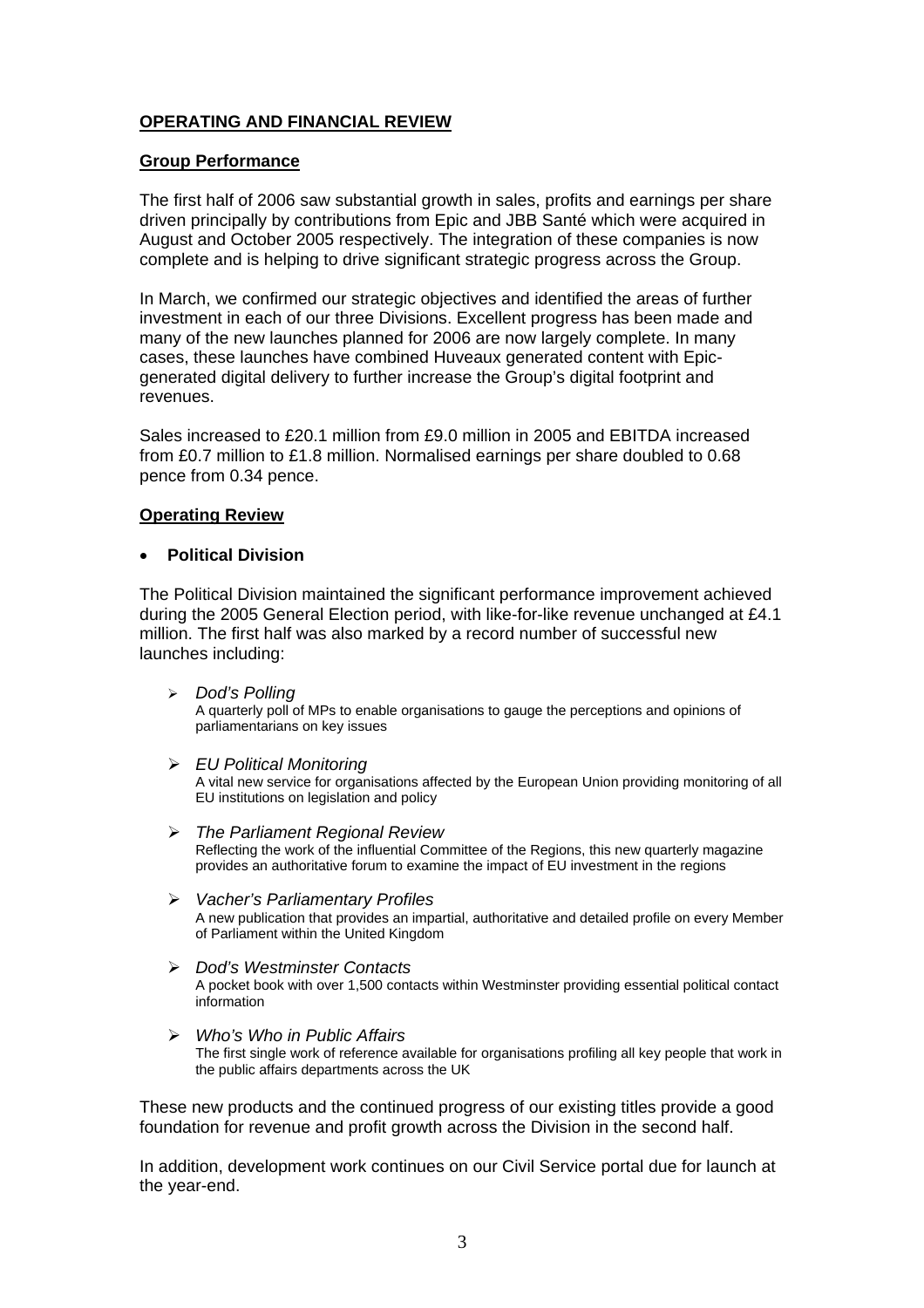## • **Learning Division**

The Learning Division had an excellent first half performance with revenues doubling to £7.8 million, driven principally by the contribution from Epic.

Epic enjoyed an encouraging flow of new business from both existing and new customers. Its performance also included the following notable contract wins:

- $\triangleright$  the first £1.0 million plus new contract in Epic's history from a blue chip financial services company;
- $\triangleright$  a Government department contract to project manage and deliver its overall learning needs. This contract marks success in our targeted entry into the higher value managed learning services arena;
- ¾ the establishment of *Epic Professional*, a new operating unit aimed at providing a range of off-the-shelf e-learning products. Initially, these will focus on the fast-moving and increasingly demanding compliance and regulatory markets and build on Huveaux-owned intellectual property, skills and content. *Epic Professional* has recently launched products in Absenteeism and Ageism as well as a modular Leadership programme; and
- $\geq$  an e-learning contract from a French Healthcare Agency won following a joint bid proposal from Huveaux France and Epic. This is the first major success arising from the close working relationship which has been forged between these two Group businesses in order to deliver bespoke e-learning healthcare products and take advantage of opportunities in the broader local market of Continuing Medical Education (CME).

These demonstrate our progress in expanding Epic's product and service offerings beyond its original bespoke e-learning business model and into higher quality earnings streams.

From September, the new National Science curriculum in schools will be introduced in England, Wales and Northern Ireland. Consequently, Lonsdale had a quiet first half successfully selling all its old curriculum products prior to the launch of its 35 new titles across the summer. We expect the launch of these new titles to drive significant growth in revenue and profits during the second half. We have developed a prototype online testing system at Lonsdale using Epic technology and expertise which is presently undergoing customer trials.

At Fenman, we have continued to maintain our profit levels and grow the *Training Journal* and professional training events side of the business. This has been achieved while reducing our reliance on the sale of videos and converting content into an e-learning format.

## • **Healthcare Division**

The Healthcare Division's sales amounted to £8.2 million, compared to £0.8 million in the first half of last year. This was driven by the acquisition of JBB Santé which is now trading as Huveaux France as part the Healthcare Division. Several strategic milestones have been achieved in the first half of 2006 that position the business well for the second half and beyond: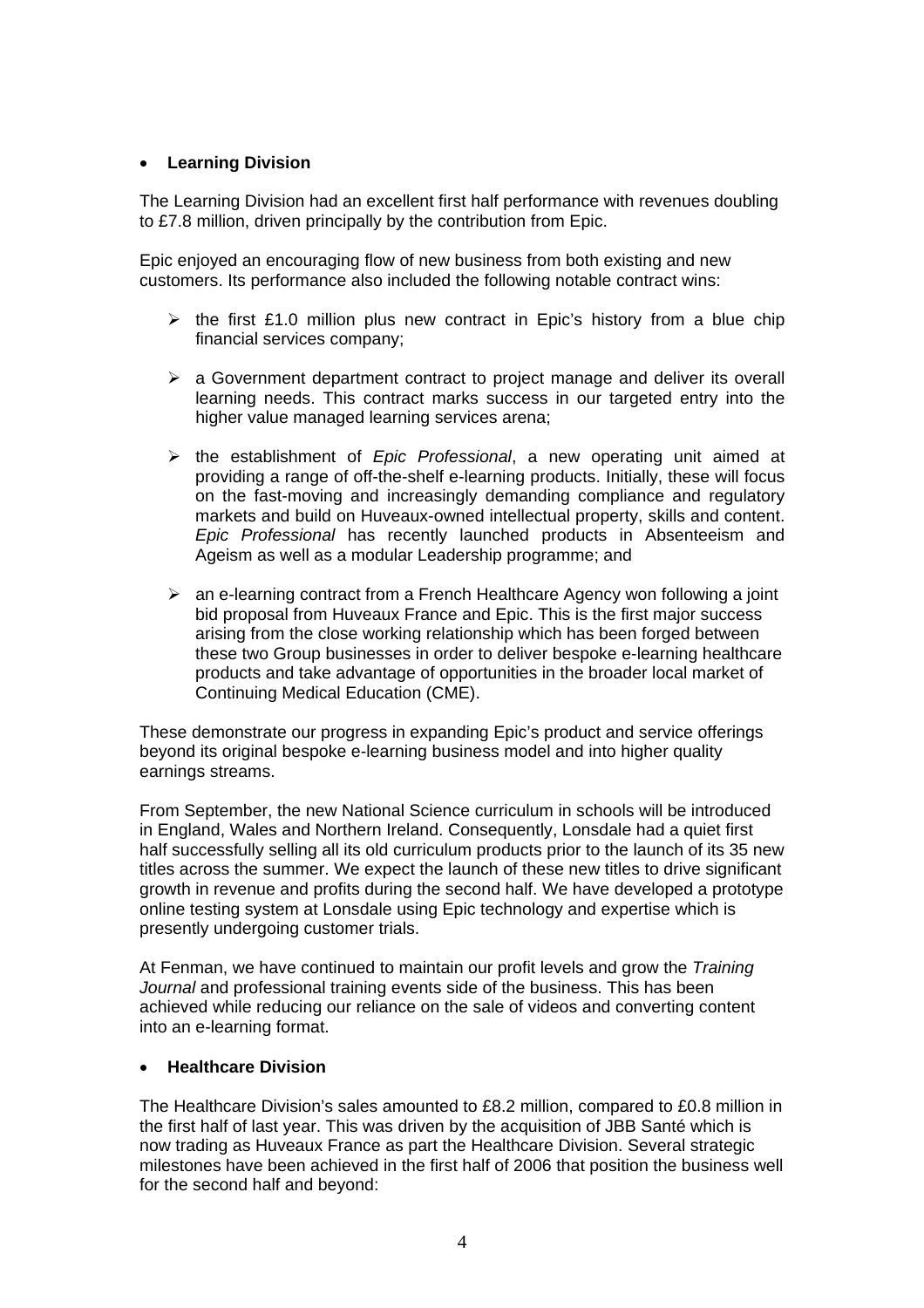- ¾ *Panorama du Medecin* has been successfully relaunched and its market share has increased from 14% to 16%;
- ¾ *Le Concours Medical* has been relaunched as a fortnightly magazine with a new editorial proposition;
- $\triangleright$  details of CME legislation was published in June, requiring doctors and other healthcare professionals to keep abreast of new developments by subscribing to medical journals and undertaking regular training, were published in June. All our magazines have been provisionally allocated CME points by the French Ministry of Health. When confirmed, we will hold the highest annual point-scoring portfolio of CME-accredited magazines in the French medical publishing sector;
- $\triangleright$  we have designed a new bespoke CME product for the treatment of alcoholism which is the first of its kind to be approved by the French Ministry of Health; and
- $\triangleright$  the Healthcare Division and Epic have successfully negotiated an e-learning project with the French National Institute of Cancer Research.

These achievements demonstrate that our strategic objectives have been delivered well ahead of schedule and that we are in an exceptionally strong market position.

We anticipate continued strong performance in the second half of 2006 with the benefit of CME sales contributing to growth during 2007.

## **Financial Review**

Net debt amounted to £9.3 million at 30 June 2006. During the first half, we settled £0.9 million of restructuring costs relating to previous acquisitions and paid £1.5 million in satisfaction of the 2005 final dividend. Proforma net debt will now increase to £14.7 million following the financing of the Political Wizard acquisition announced today. This still represents a modest level of gearing, a proforma net debt to EBITDA of 2.5 times, and a strong position from which to finance any future requirements.

In line with the introduction of FRS 20: 'Share-based Payment', the Company has changed its accounting policy to recognise the cost of share option awards to employees. The amount recognised in the profit and loss account for the first half of 2006 is £117,000 (2005: £78,000).

The Company is currently undertaking an initial review of the impact of adopting IFRS which it is required to adopt in line with all AIM-listed companies for the financial year commencing 1 January 2007. A further update will be provided in the Company's results for the year ended 31 December 2006.

## **Outlook**

The second half of each financial year is an important period for the business given the start of both the academic and parliamentary years in September and October respectively. The coming second half will be particularly important due to the 35 new titles being launched by Lonsdale in the summer to cover the introduction of the new National Science curriculum in schools this September.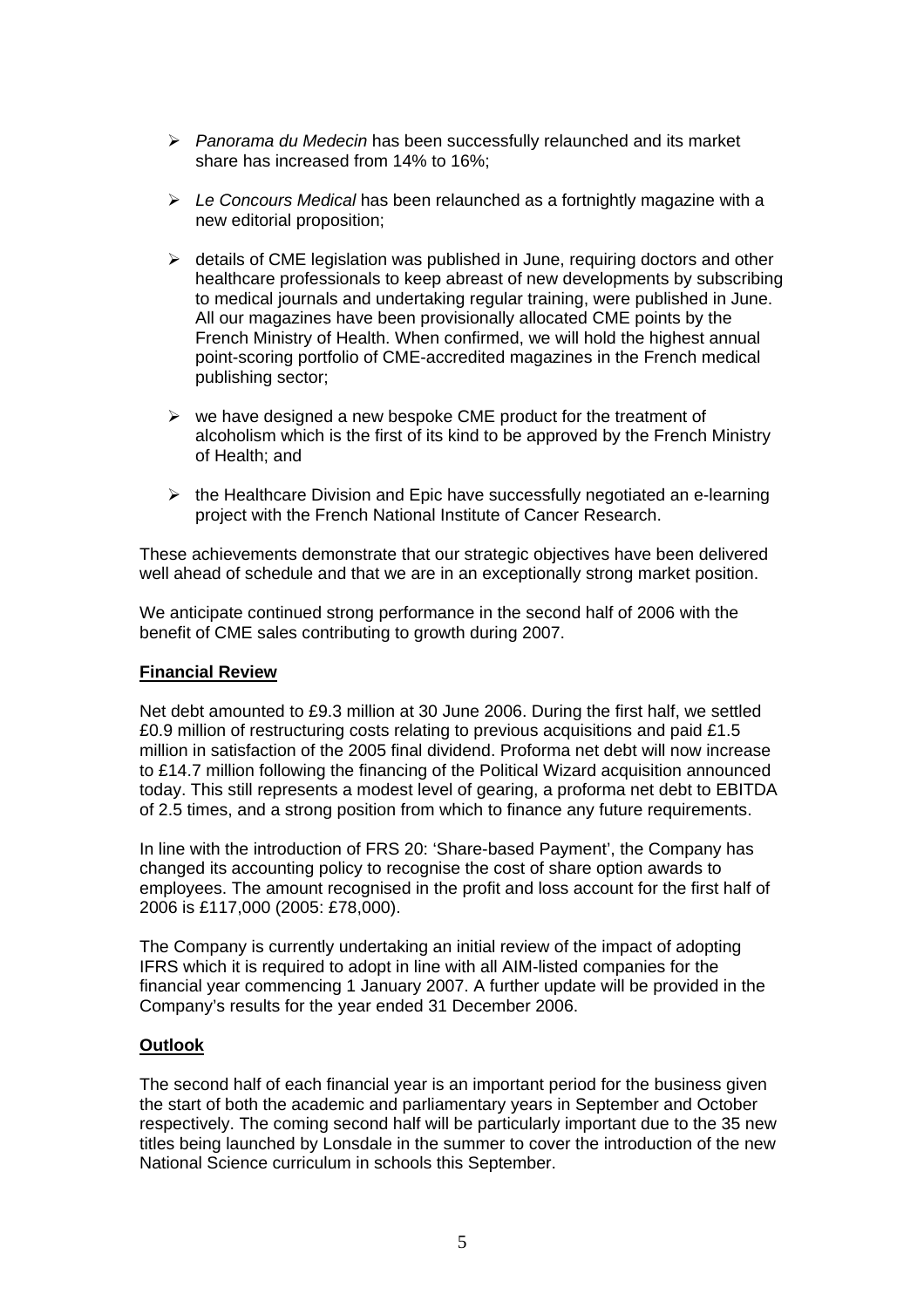We have made excellent progress on our strategic and operational goals during the first half leaving us well placed for strong progress in the second half of 2006.

The position of the Group will be further enhanced by the acquisition of Political Wizard which was announced today. The Board expects this acquisition to enhance Huveaux's earnings in the first full financial year of ownership.

Acquisitions remain an important part of Huveaux's growth strategy and we are currently in negotiations for a further complementary acquisition.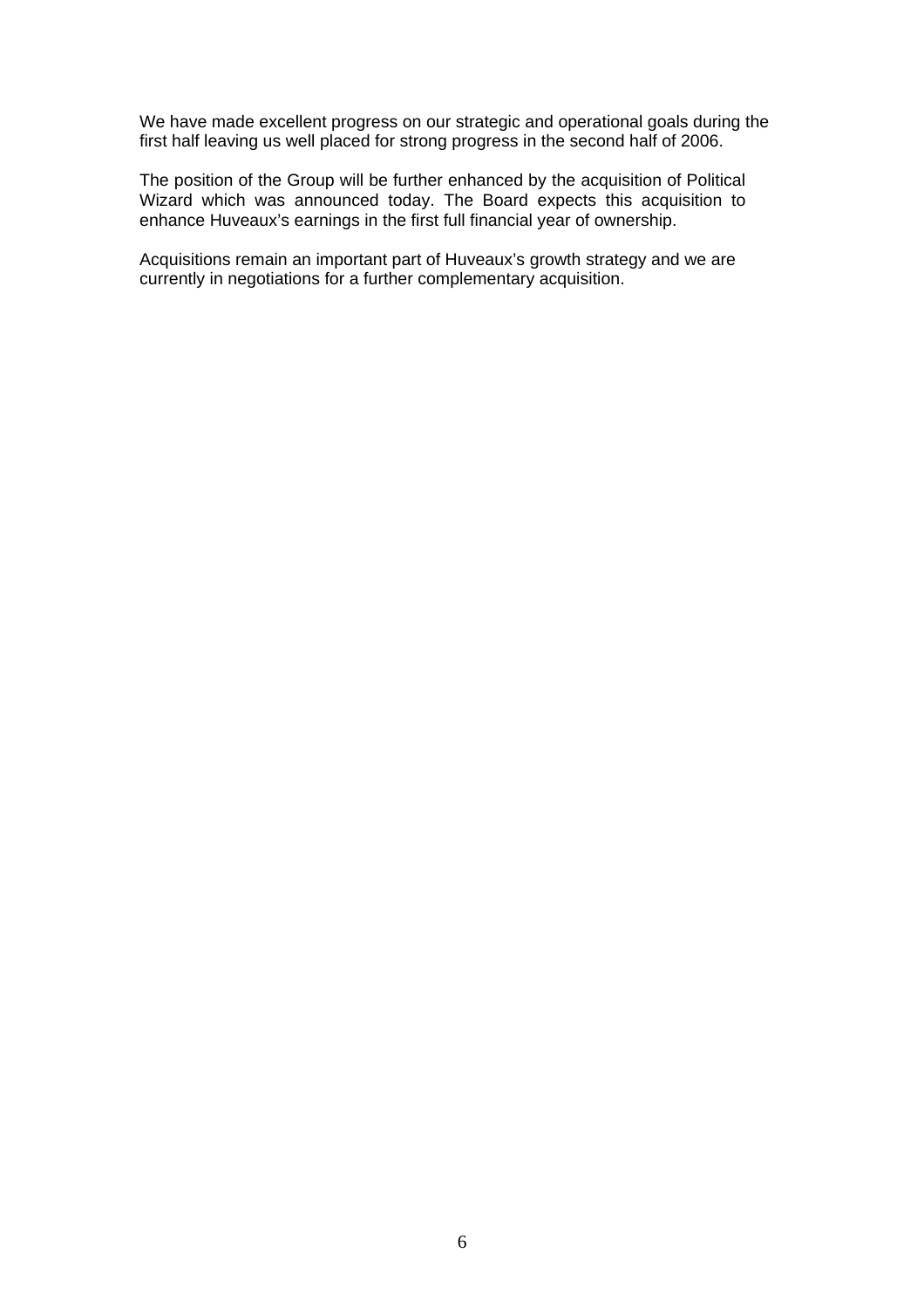## **HUVEAUX PLC CONSOLIDATED PROFIT AND LOSS ACCOUNT**

|                                                                                         |             | For the six       | For the six<br>months | For the       |
|-----------------------------------------------------------------------------------------|-------------|-------------------|-----------------------|---------------|
|                                                                                         |             | months<br>ended   | ended                 | year<br>ended |
|                                                                                         |             | 30 June           | 30 June               | 31 December   |
|                                                                                         |             | 2006              | 2005                  | 2005          |
|                                                                                         |             |                   | as restated*          | as restated*  |
|                                                                                         |             | <b>Unaudited</b>  | Unaudited             | Audited       |
|                                                                                         | <b>Note</b> | £ 000s            | £ 000s                | £ 000s        |
| <b>Turnover</b>                                                                         | 3           | 20,075            | 9,046                 | 27,736        |
| Cost of sales                                                                           |             | (12, 443)         | (5,370)               | (15,646)      |
| <b>Gross profit</b>                                                                     |             | 7,632             | 3,676                 | 12,090        |
| Administrative expenses                                                                 |             | (6, 100)          | (3, 123)              | (7, 943)      |
| Amortisation of goodwill                                                                |             | (84)              |                       | (56)          |
| <b>Exceptional items</b>                                                                |             |                   |                       | (1,903)       |
| <b>Total operating expenses</b>                                                         |             | (6, 184)          | (3, 123)              | (9,902)       |
| <b>Total operating profit</b>                                                           | $\sqrt{3}$  | 1,448             | 553                   | 2,188         |
| Other interest receivable and similar income                                            |             | 46                | 27                    | 111           |
| Interest payable and similar charges                                                    |             | (198)             | (23)                  | (105)         |
| <b>Exceptional items</b>                                                                |             |                   |                       | (231)         |
| Interest payable and similar charges                                                    |             | (198)             | (23)                  | (336)         |
| Profit on ordinary activities before taxation                                           |             | 1,296             | 557                   | 1,963         |
| Tax on profit on ordinary activities                                                    | 4           | (434)             | (191)                 | (427)         |
| Profit for the financial period                                                         |             | 862               | 366                   | 1,536         |
| *see notes 1 and 10                                                                     |             |                   |                       |               |
| Earnings per share - basic                                                              | 5           | 0.62 <sub>p</sub> | 0.34 <sub>p</sub>     | 1.31 p        |
| Earnings per share - diluted                                                            | 5           | 0.61 <sub>p</sub> | 0.34 <sub>p</sub>     | 1.30 p        |
| Adjusted basic earnings per share before<br>exceptional items and goodwill amortisation | 5           | 0.68 <sub>p</sub> | 0.34 <sub>p</sub>     | 2.62 p        |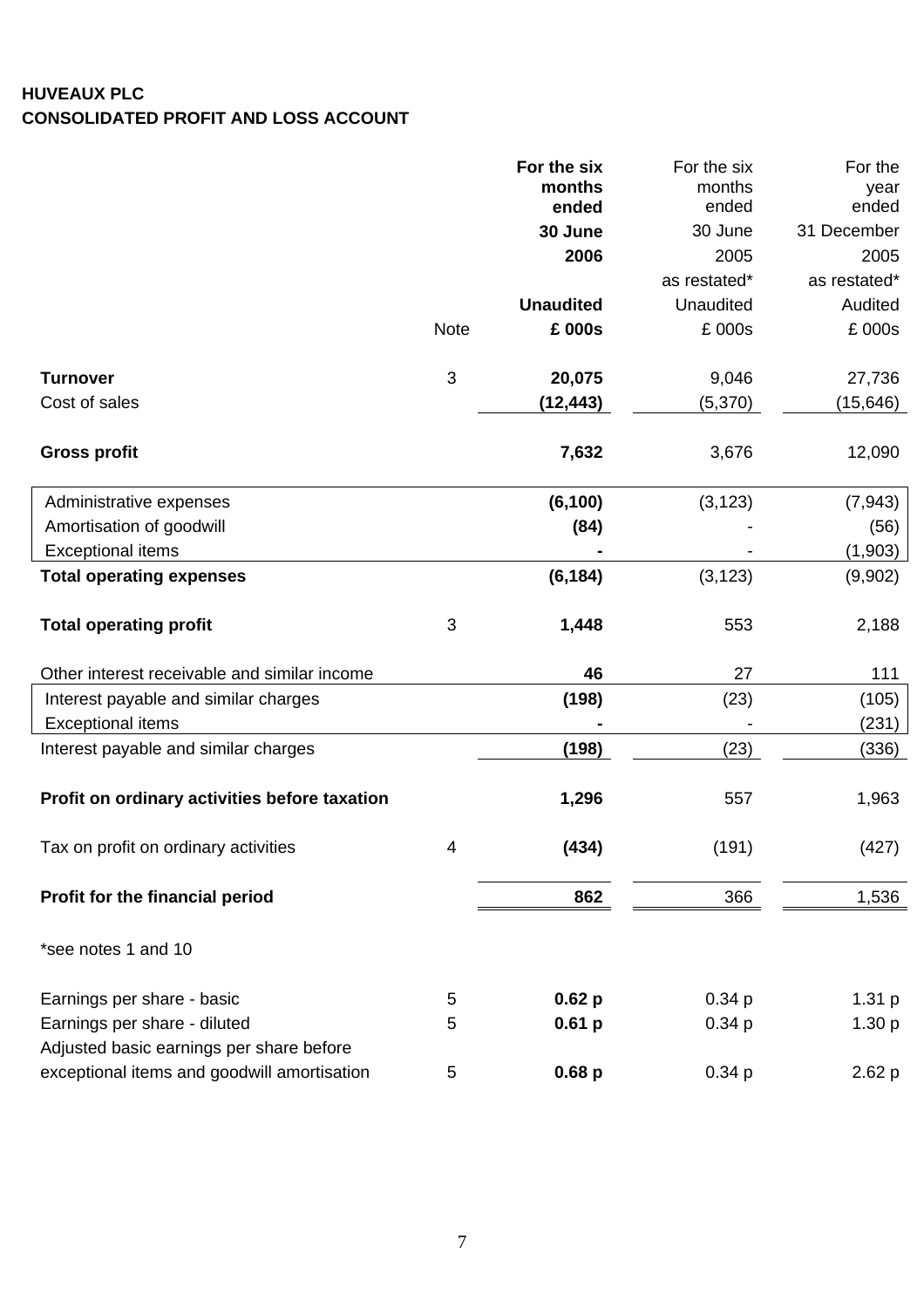# **HUVEAUX PLC CONSOLIDATED BALANCE SHEET**

|                                                       |                | As at            | As at            | As at        |
|-------------------------------------------------------|----------------|------------------|------------------|--------------|
|                                                       |                | 30 June          | 30 June          | 31 December  |
|                                                       |                | 2006             | 2005             | 2005         |
|                                                       |                |                  | as restated*     | as restated* |
|                                                       |                | <b>Unaudited</b> | <b>Unaudited</b> | Audited      |
|                                                       | <b>Note</b>    | £ 000s           | £ 000s           | £ 000s       |
| <b>Fixed assets</b>                                   |                |                  |                  |              |
| Intangible assets                                     | $6\,$          | 50,999           | 38,046           | 51,083       |
| Tangible assets                                       |                | 1,302            | 836              | 1,000        |
|                                                       |                | 52,301           | 38,882           | 52,083       |
| <b>Current assets</b>                                 |                |                  |                  |              |
| <b>Stocks</b>                                         |                | 1,941            | 1,287            | 2,150        |
| <b>Debtors</b>                                        |                | 12,025           | 6,317            | 12,672       |
| Cash at bank and in hand                              |                | 1,033            | 625              | 2,678        |
|                                                       |                | 14,999           | 8,229            | 17,500       |
| <b>Creditors:</b> Amounts falling due within one year |                | (13, 907)        | (7, 565)         | (13, 919)    |
| <b>Net current assets</b>                             |                | 1,092            | 664              | 3,581        |
| <b>Total assets less current liabilities</b>          |                | 53,393           | 39,546           | 55,664       |
| <b>Creditors: Amounts falling due after more</b>      |                |                  |                  |              |
| than one year                                         |                | (9, 328)         |                  | (10,065)     |
| <b>Provision for liabilities and charges</b>          |                | (615)            |                  | (1, 552)     |
| <b>Net assets</b>                                     |                | 43,450           | 39,546           | 44,047       |
| <b>Capital and reserves</b>                           |                |                  |                  |              |
| Called-up equity share capital issued                 |                | 14,017           | 10,761           | 14,017       |
| Share premium account                                 |                | 26,795           | 26,726           | 26,795       |
| Merger reserve                                        |                | 409              | 409              | 409          |
| Profit and loss account                               |                | 1,883            | 1,516            | 2,597        |
| Share-based payments reserve                          |                | 346              | 134              | 229          |
| <b>Equity shareholders' funds</b>                     | $\overline{7}$ | 43,450           | 39,546           | 44,047       |
|                                                       |                |                  |                  |              |

\*see notes 1 and 10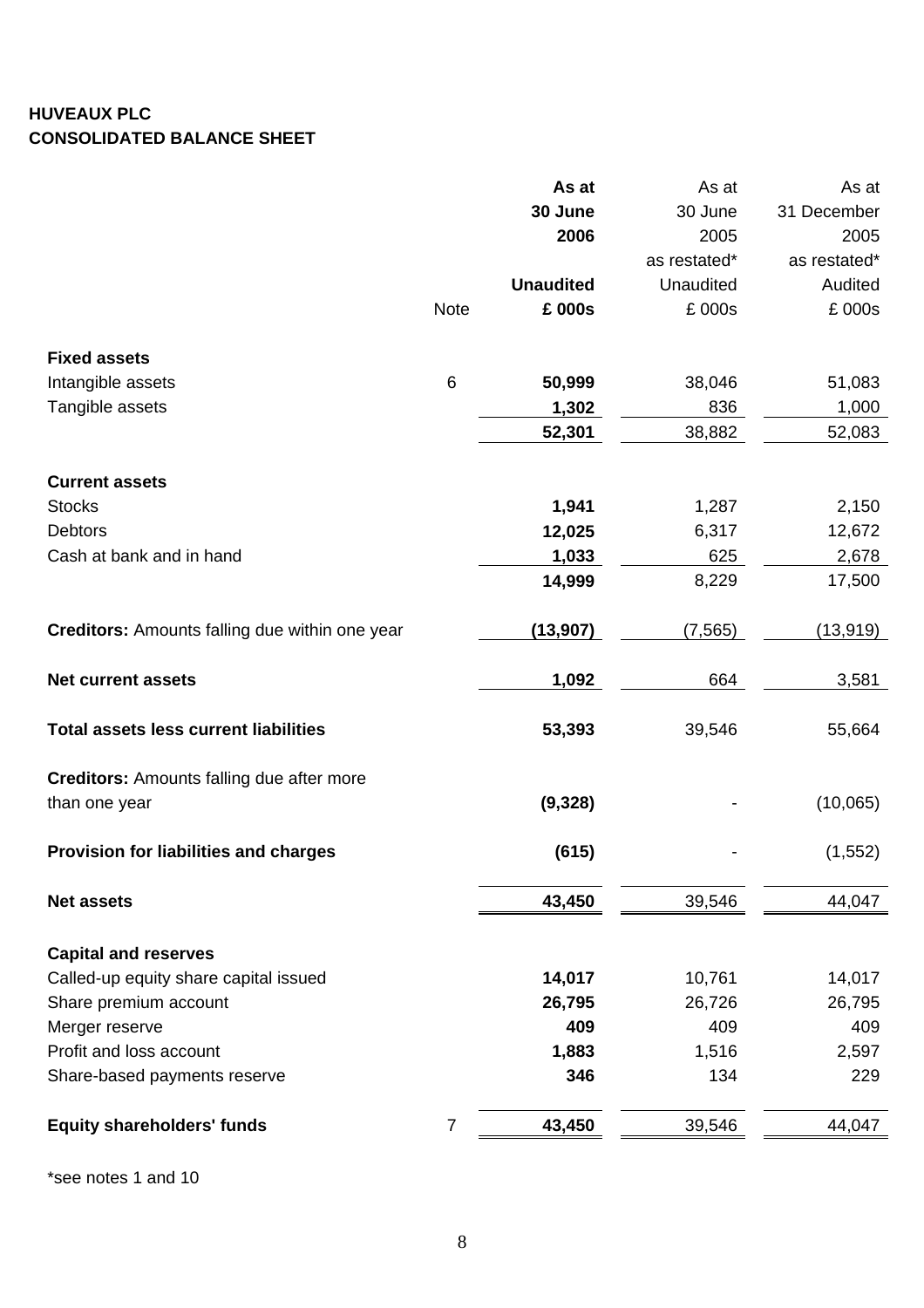# **HUVEAUX PLC CONSOLIDATED CASH FLOW STATEMENT**

| ended<br>ended<br>ended<br>30 June<br>31 December<br>30 June<br>2006<br>2005<br>2005<br>as restated*<br>as restated*<br><b>Unaudited</b><br>Unaudited<br>Audited<br>£ 000s<br>£ 000s<br>£ 000s<br><b>Note</b><br>Reconciliation of operating profit to net cash<br>flow from operating activities<br>1,448<br>553<br>2,188<br>Operating profit<br>Depreciation charges<br>248<br>154<br>400<br>117<br>Share-based payments charges<br>78<br>173<br>Amortisation charges<br>84<br>56<br>Cash flow relating to restructuring provisions<br>(1, 349)<br>(937)<br>Decrease in stocks<br>209<br>25<br>409<br>Decrease/(increase) in debtors<br>647<br>(1,741)<br>(2, 977)<br>(1, 127)<br>2,273<br>(Decrease)/increase in creditors<br>1,284<br>353<br>1,173<br>Net cash inflow from operating activities<br>689<br><b>Cash flow statement</b><br><b>Cash flow from operating activities</b><br>689<br>353<br>1,173<br>Returns on investments and servicing of<br>8<br>(152)<br>(225)<br>finance<br>4<br>(385)<br>Taxation<br><b>Capital expenditure and financial</b><br>investment<br>(623)<br>8<br>(193)<br>(359)<br>8<br>(9, 849)<br><b>Acquisitions and disposals</b><br>(1,571)<br><b>Equity dividends paid</b><br>(1, 542)<br>(1,076)<br>(1,076)<br>(1,628)<br>(2, 483)<br>(10, 721)<br>Cash outflow before financing<br>8<br><b>Financing</b><br>(3)<br>10,389<br>9<br>(1,628)<br>(2, 486)<br>(332)<br>Decrease in cash in the period |  | For the six | For the six | For the |
|-----------------------------------------------------------------------------------------------------------------------------------------------------------------------------------------------------------------------------------------------------------------------------------------------------------------------------------------------------------------------------------------------------------------------------------------------------------------------------------------------------------------------------------------------------------------------------------------------------------------------------------------------------------------------------------------------------------------------------------------------------------------------------------------------------------------------------------------------------------------------------------------------------------------------------------------------------------------------------------------------------------------------------------------------------------------------------------------------------------------------------------------------------------------------------------------------------------------------------------------------------------------------------------------------------------------------------------------------------------------------------------------------------------------------------------------|--|-------------|-------------|---------|
|                                                                                                                                                                                                                                                                                                                                                                                                                                                                                                                                                                                                                                                                                                                                                                                                                                                                                                                                                                                                                                                                                                                                                                                                                                                                                                                                                                                                                                         |  | months      | months      | year    |
|                                                                                                                                                                                                                                                                                                                                                                                                                                                                                                                                                                                                                                                                                                                                                                                                                                                                                                                                                                                                                                                                                                                                                                                                                                                                                                                                                                                                                                         |  |             |             |         |
|                                                                                                                                                                                                                                                                                                                                                                                                                                                                                                                                                                                                                                                                                                                                                                                                                                                                                                                                                                                                                                                                                                                                                                                                                                                                                                                                                                                                                                         |  |             |             |         |
|                                                                                                                                                                                                                                                                                                                                                                                                                                                                                                                                                                                                                                                                                                                                                                                                                                                                                                                                                                                                                                                                                                                                                                                                                                                                                                                                                                                                                                         |  |             |             |         |
|                                                                                                                                                                                                                                                                                                                                                                                                                                                                                                                                                                                                                                                                                                                                                                                                                                                                                                                                                                                                                                                                                                                                                                                                                                                                                                                                                                                                                                         |  |             |             |         |
|                                                                                                                                                                                                                                                                                                                                                                                                                                                                                                                                                                                                                                                                                                                                                                                                                                                                                                                                                                                                                                                                                                                                                                                                                                                                                                                                                                                                                                         |  |             |             |         |
|                                                                                                                                                                                                                                                                                                                                                                                                                                                                                                                                                                                                                                                                                                                                                                                                                                                                                                                                                                                                                                                                                                                                                                                                                                                                                                                                                                                                                                         |  |             |             |         |
|                                                                                                                                                                                                                                                                                                                                                                                                                                                                                                                                                                                                                                                                                                                                                                                                                                                                                                                                                                                                                                                                                                                                                                                                                                                                                                                                                                                                                                         |  |             |             |         |
|                                                                                                                                                                                                                                                                                                                                                                                                                                                                                                                                                                                                                                                                                                                                                                                                                                                                                                                                                                                                                                                                                                                                                                                                                                                                                                                                                                                                                                         |  |             |             |         |
|                                                                                                                                                                                                                                                                                                                                                                                                                                                                                                                                                                                                                                                                                                                                                                                                                                                                                                                                                                                                                                                                                                                                                                                                                                                                                                                                                                                                                                         |  |             |             |         |
|                                                                                                                                                                                                                                                                                                                                                                                                                                                                                                                                                                                                                                                                                                                                                                                                                                                                                                                                                                                                                                                                                                                                                                                                                                                                                                                                                                                                                                         |  |             |             |         |
|                                                                                                                                                                                                                                                                                                                                                                                                                                                                                                                                                                                                                                                                                                                                                                                                                                                                                                                                                                                                                                                                                                                                                                                                                                                                                                                                                                                                                                         |  |             |             |         |
|                                                                                                                                                                                                                                                                                                                                                                                                                                                                                                                                                                                                                                                                                                                                                                                                                                                                                                                                                                                                                                                                                                                                                                                                                                                                                                                                                                                                                                         |  |             |             |         |
|                                                                                                                                                                                                                                                                                                                                                                                                                                                                                                                                                                                                                                                                                                                                                                                                                                                                                                                                                                                                                                                                                                                                                                                                                                                                                                                                                                                                                                         |  |             |             |         |
|                                                                                                                                                                                                                                                                                                                                                                                                                                                                                                                                                                                                                                                                                                                                                                                                                                                                                                                                                                                                                                                                                                                                                                                                                                                                                                                                                                                                                                         |  |             |             |         |
|                                                                                                                                                                                                                                                                                                                                                                                                                                                                                                                                                                                                                                                                                                                                                                                                                                                                                                                                                                                                                                                                                                                                                                                                                                                                                                                                                                                                                                         |  |             |             |         |
|                                                                                                                                                                                                                                                                                                                                                                                                                                                                                                                                                                                                                                                                                                                                                                                                                                                                                                                                                                                                                                                                                                                                                                                                                                                                                                                                                                                                                                         |  |             |             |         |
|                                                                                                                                                                                                                                                                                                                                                                                                                                                                                                                                                                                                                                                                                                                                                                                                                                                                                                                                                                                                                                                                                                                                                                                                                                                                                                                                                                                                                                         |  |             |             |         |
|                                                                                                                                                                                                                                                                                                                                                                                                                                                                                                                                                                                                                                                                                                                                                                                                                                                                                                                                                                                                                                                                                                                                                                                                                                                                                                                                                                                                                                         |  |             |             |         |
|                                                                                                                                                                                                                                                                                                                                                                                                                                                                                                                                                                                                                                                                                                                                                                                                                                                                                                                                                                                                                                                                                                                                                                                                                                                                                                                                                                                                                                         |  |             |             |         |
|                                                                                                                                                                                                                                                                                                                                                                                                                                                                                                                                                                                                                                                                                                                                                                                                                                                                                                                                                                                                                                                                                                                                                                                                                                                                                                                                                                                                                                         |  |             |             |         |
|                                                                                                                                                                                                                                                                                                                                                                                                                                                                                                                                                                                                                                                                                                                                                                                                                                                                                                                                                                                                                                                                                                                                                                                                                                                                                                                                                                                                                                         |  |             |             |         |
|                                                                                                                                                                                                                                                                                                                                                                                                                                                                                                                                                                                                                                                                                                                                                                                                                                                                                                                                                                                                                                                                                                                                                                                                                                                                                                                                                                                                                                         |  |             |             |         |
|                                                                                                                                                                                                                                                                                                                                                                                                                                                                                                                                                                                                                                                                                                                                                                                                                                                                                                                                                                                                                                                                                                                                                                                                                                                                                                                                                                                                                                         |  |             |             |         |
|                                                                                                                                                                                                                                                                                                                                                                                                                                                                                                                                                                                                                                                                                                                                                                                                                                                                                                                                                                                                                                                                                                                                                                                                                                                                                                                                                                                                                                         |  |             |             |         |
|                                                                                                                                                                                                                                                                                                                                                                                                                                                                                                                                                                                                                                                                                                                                                                                                                                                                                                                                                                                                                                                                                                                                                                                                                                                                                                                                                                                                                                         |  |             |             |         |
|                                                                                                                                                                                                                                                                                                                                                                                                                                                                                                                                                                                                                                                                                                                                                                                                                                                                                                                                                                                                                                                                                                                                                                                                                                                                                                                                                                                                                                         |  |             |             |         |
|                                                                                                                                                                                                                                                                                                                                                                                                                                                                                                                                                                                                                                                                                                                                                                                                                                                                                                                                                                                                                                                                                                                                                                                                                                                                                                                                                                                                                                         |  |             |             |         |
|                                                                                                                                                                                                                                                                                                                                                                                                                                                                                                                                                                                                                                                                                                                                                                                                                                                                                                                                                                                                                                                                                                                                                                                                                                                                                                                                                                                                                                         |  |             |             |         |

\*see notes 1 and 10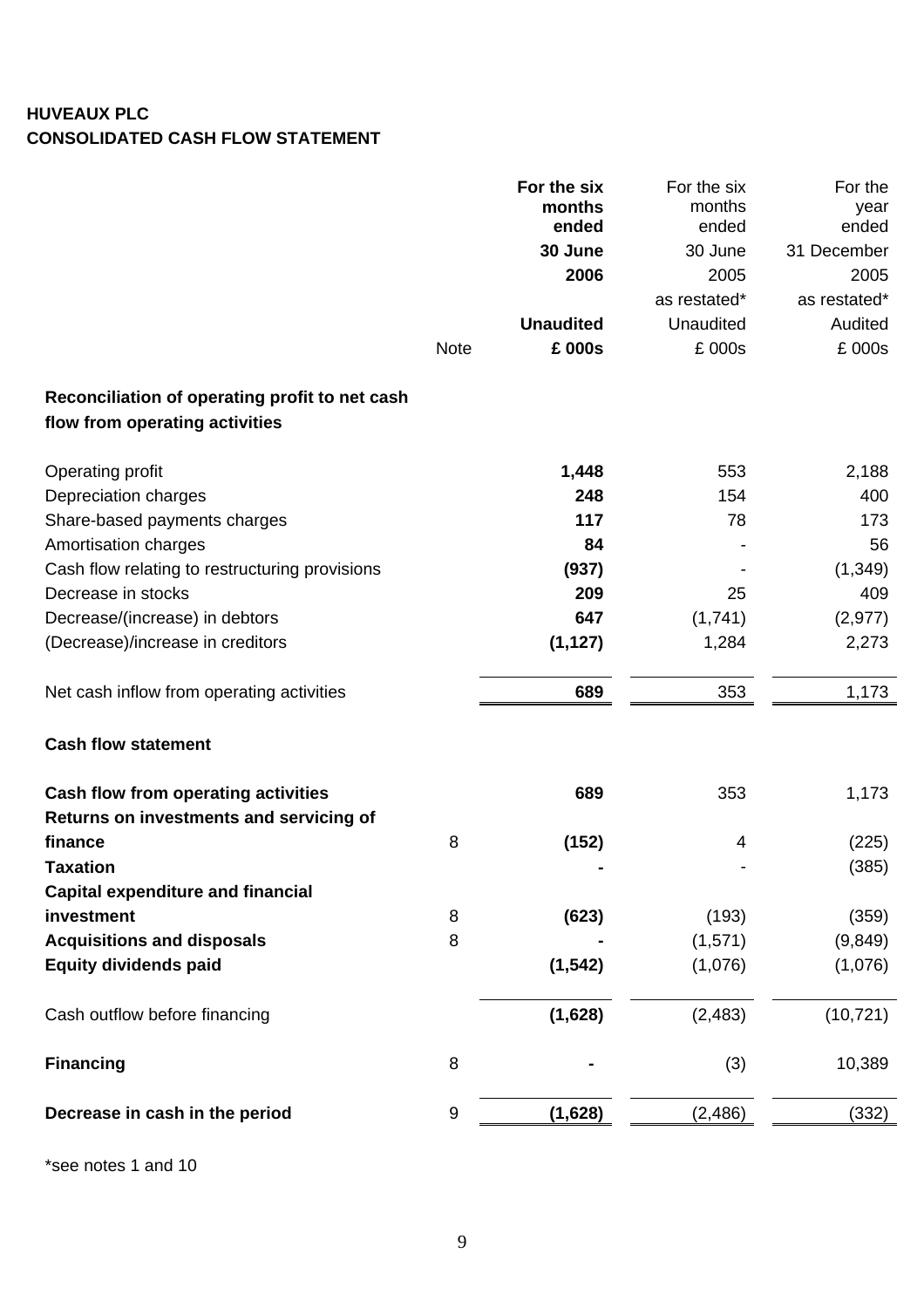# **HUVEAUX PLC Notes to the Accounts 30 June 2006**

- **1** These accounts comply with relevant accounting standards and have been prepared on a consistent basis using the accounting policies set out in the Annual Report 2005, as amended by the introduction of FRS 20 Share-based Payment, the effect of which is set out in note 10.
- **2** The financial information included in this document does not constitute statutory accounts within the meaning of section 240 of the Companies Act 1985. The accounts for the year ended 31 December 2005, which have been filed with the Registrar of Companies, received an unqualified audit report and did not contain a statement under section 237(2) or (3) of the Companies Act 1985. The financial information contained herein in respect of the six month periods to 30 June 2006 and to 30 June 2005 is unaudited.

## **3 Segmental information**

The tables below set out information on each of the Group's industry segments and geographic areas of operation.

|                                            | <b>Period ended</b> | Period ended | Year ended  |
|--------------------------------------------|---------------------|--------------|-------------|
|                                            | 30 June             | 30 June      | 31 December |
|                                            | 2006                | 2005         | 2005        |
|                                            | <b>Unaudited</b>    | Unaudited    | Audited     |
|                                            | £ 000s              | £ 000s       | £ 000s      |
| Group turnover by geographical destination |                     |              |             |
| <b>Political</b>                           |                     |              |             |
| <b>United Kingdom</b>                      | 3,412               | 3,269        | 8,214       |
| Continental Europe and rest of the world   | 700                 | 1,108        | 1,507       |
|                                            | 4,112               | 4,377        | 9,721       |
| Learning                                   |                     |              |             |
| United Kingdom                             | 7,608               | 3,791        | 10,880      |
| Continental Europe and rest of the world   | 192                 | 121          | 344         |
|                                            | 7,800               | 3,912        | 11,224      |
| <b>Healthcare</b>                          |                     |              |             |
| <b>United Kingdom</b>                      |                     |              |             |
| Continental Europe and rest of the world   | 8,163               | 757          | 6,791       |
|                                            | 8,163               | 757          | 6,791       |
|                                            | 20,075              | 9,046        | 27,736      |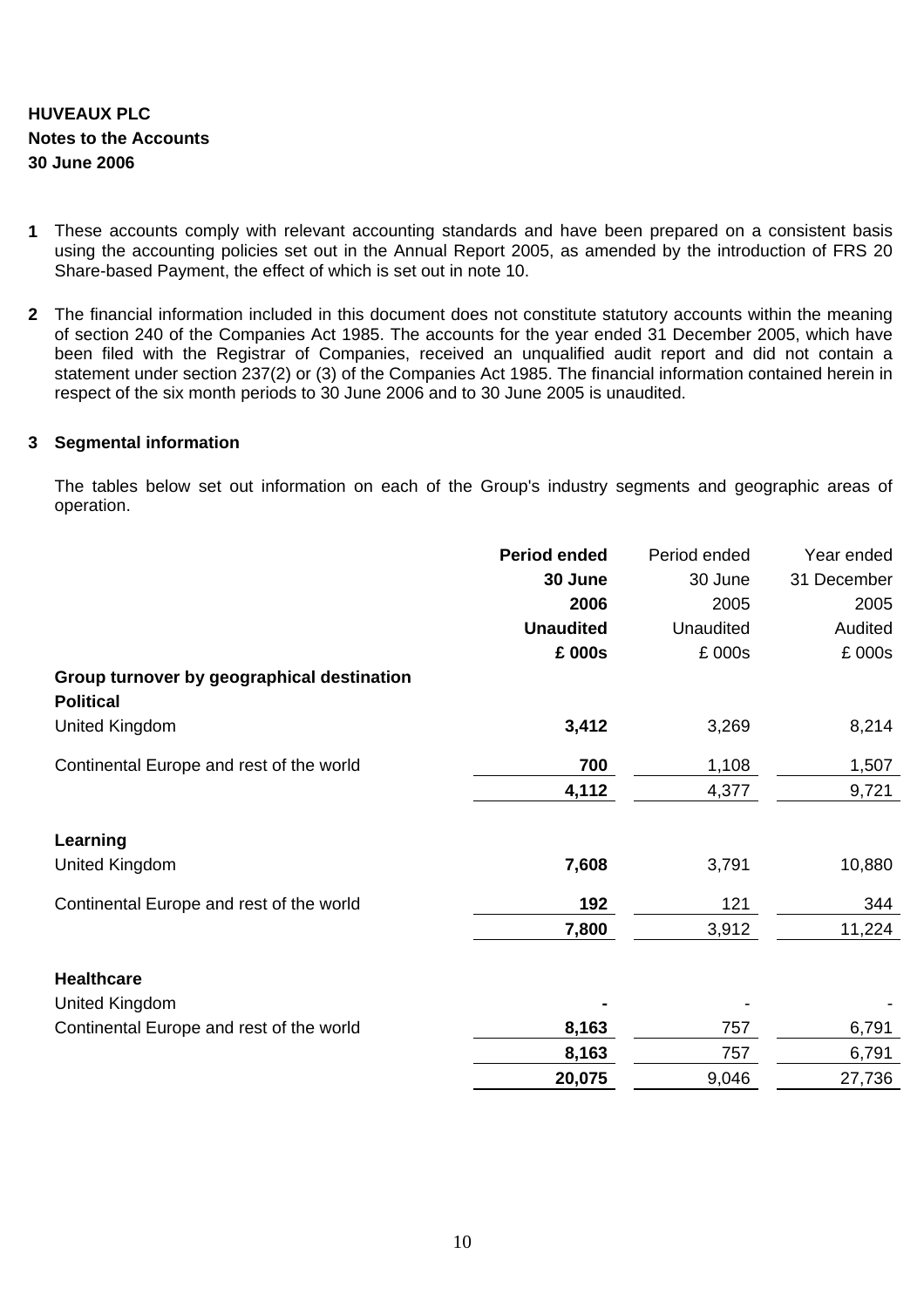## **3 Segmental information (continued)**

|                                                          | <b>Period</b>    |              |              |
|----------------------------------------------------------|------------------|--------------|--------------|
|                                                          | ended            | Period ended | Year ended   |
|                                                          | 30 June          | 30 June      | 31 December  |
|                                                          | 2006             | 2005         | 2005         |
|                                                          |                  | *as restated | *as restated |
|                                                          | <b>Unaudited</b> | Unaudited    | Audited      |
|                                                          | £ 000s           | £ 000s       | £ 000s       |
| <b>Total operating profit/(loss)</b><br><b>Political</b> |                  |              |              |
| <b>United Kingdom</b>                                    | 233              | 381          | 1,190        |
| Continental Europe and rest of the world                 | 91               | 129          | 237          |
|                                                          | 324              | 510          | 1,427        |
| Learning                                                 |                  |              |              |
| <b>United Kingdom</b>                                    | 1,207            | 758          | 2,109        |
| Continental Europe and rest of the world                 | 29               | 24           | 29           |
|                                                          | 1,236            | 782          | 2,138        |
| <b>Healthcare</b>                                        |                  |              |              |
| <b>United Kingdom</b>                                    |                  |              |              |
| Continental Europe and rest of the world                 | 1,024            | (70)         | 277          |
|                                                          | 1,024            | (70)         | 277          |
| <b>Head Office</b>                                       |                  |              |              |
| <b>United Kingdom</b>                                    | (1, 136)         | (669)        | (1,654)      |
| Continental Europe and rest of the world                 |                  |              |              |
|                                                          | (1, 136)         | (669)        | (1,654)      |
|                                                          | 1,448            | 553          | 2,188        |
|                                                          |                  |              |              |

Head office costs include amortisation of goodwill totalling £84,000 (period ended 30 June 2005: £nil; year ended 31 December 2005: £56,000) and charges for share-based payments totalling £117,000 (period ended 30 June 2005: £78,000; year ended 31 December 2005: £173,000).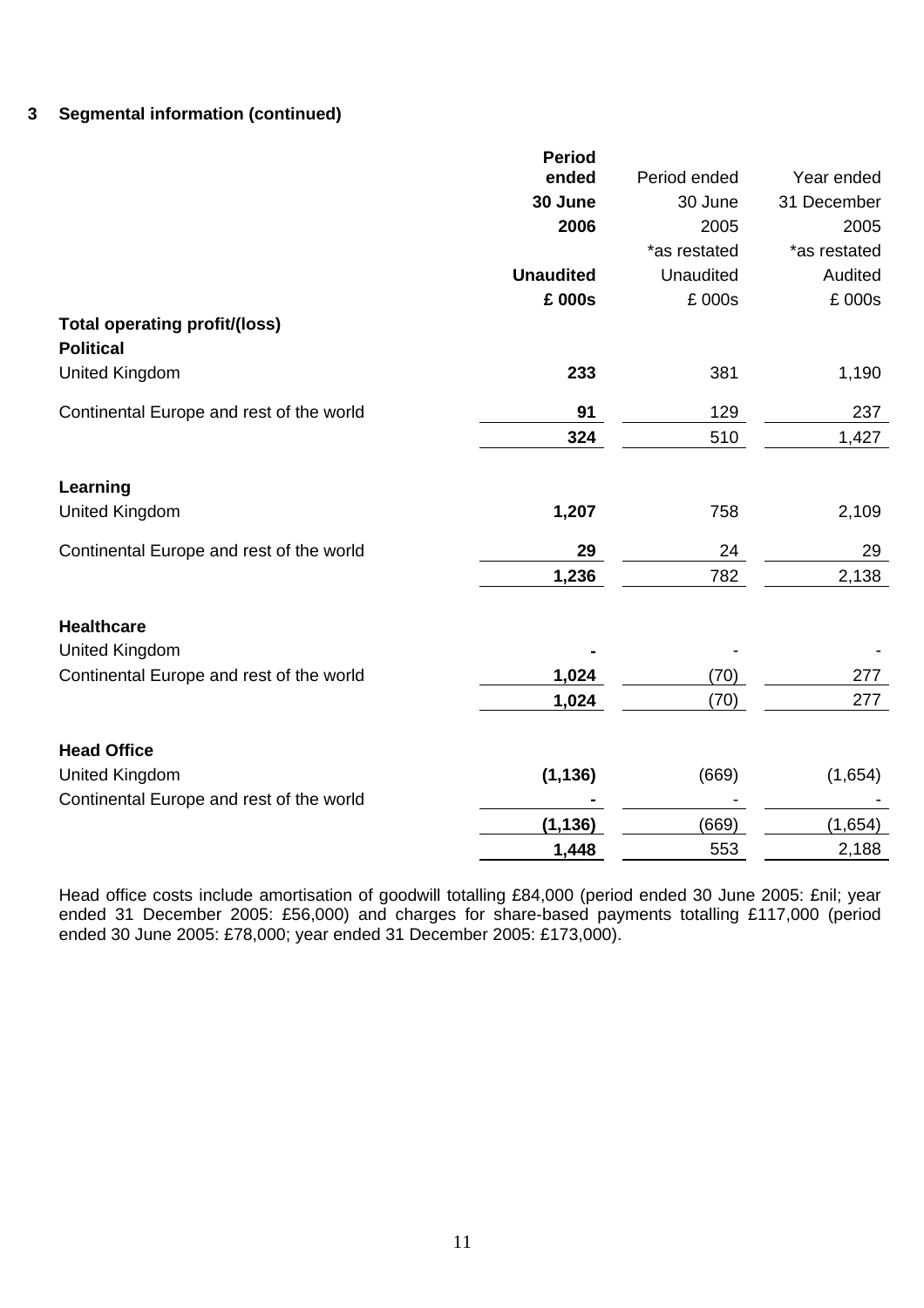# **3 Segmental information (continued)**

|                                          | As at            | As at        | As at        |
|------------------------------------------|------------------|--------------|--------------|
|                                          | 30 June          | 30 June      | 31 December  |
|                                          | 2006             | 2005         | 2005         |
|                                          |                  | *as restated | *as restated |
|                                          | <b>Unaudited</b> | Unaudited    | Audited      |
|                                          | £ 000s           | £ 000s       | £ 000s       |
| Net assets/(liabilities)                 |                  |              |              |
| <b>Political</b>                         |                  |              |              |
| <b>United Kingdom</b>                    | 23,474           | 23,890       | 23,337       |
| Continental Europe and rest of the world |                  |              |              |
|                                          | 23,474           | 23,890       | 23,337       |
| Learning                                 |                  |              |              |
| <b>United Kingdom</b>                    | 17,791           | 13,284       | 17,764       |
| Continental Europe and rest of the world |                  |              |              |
|                                          | 17,791           | 13,284       | 17,764       |
| <b>Healthcare</b>                        |                  |              |              |
| <b>United Kingdom</b>                    |                  |              |              |
| Continental Europe and rest of the world | 1,739            | 2,636        | 1,945        |
|                                          | 1,739            | 2,636        | 1,945        |
| <b>Head Office</b>                       |                  |              |              |
| <b>United Kingdom</b>                    | 446              | (264)        | 1,001        |
| Continental Europe and rest of the world |                  |              |              |
|                                          | 446              | (264)        | 1,001        |
|                                          | 43,450           | 39,546       | 44,047       |
|                                          |                  |              |              |

\*see notes 1 and 10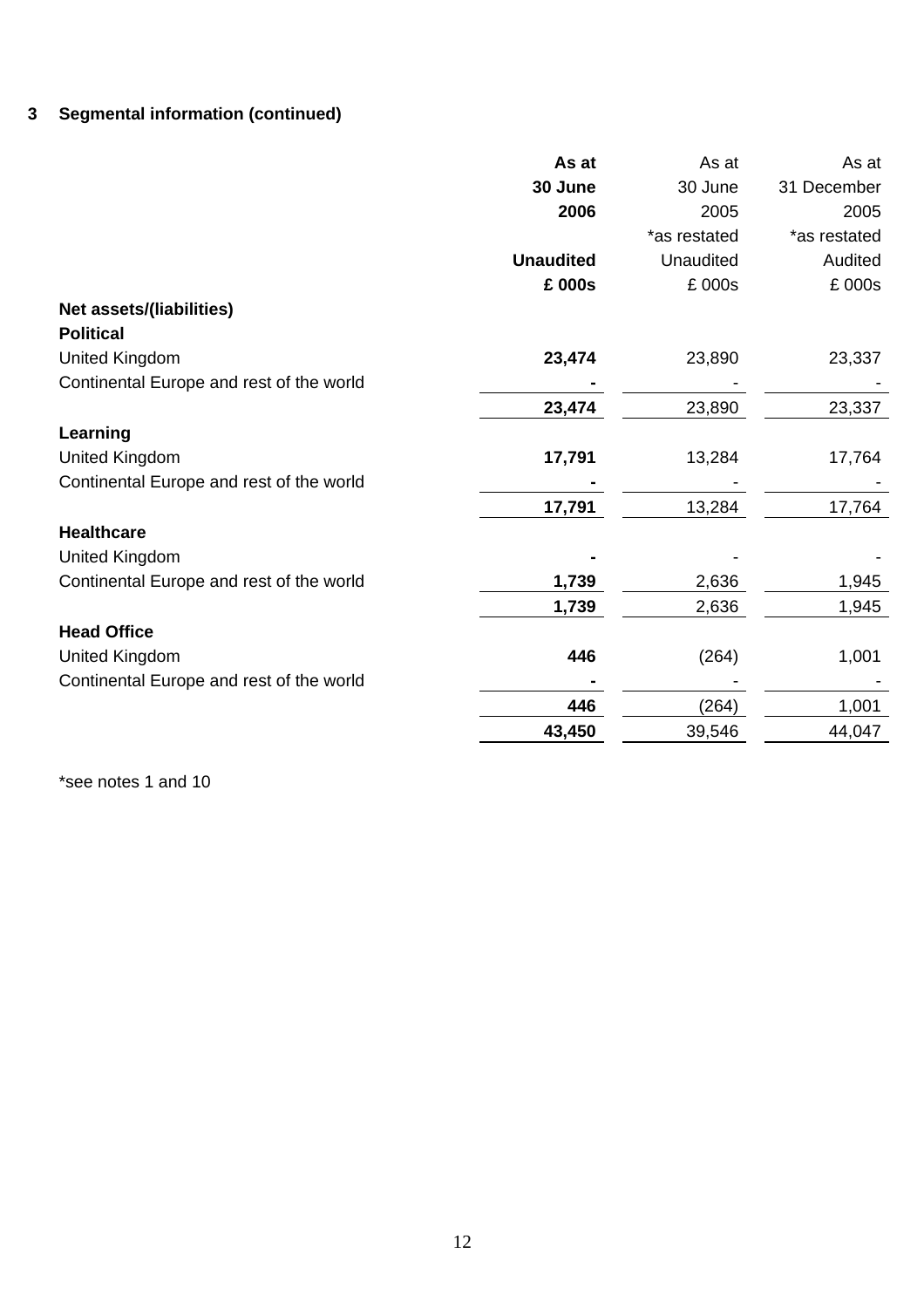## **4 Taxation**

The taxation charge for the six months ended 30 June 2006 is based on the expected annual tax rate.

# **5 Earnings per Share**

| Lammyə per onare                                                                             | <b>Period</b>    |               |               |
|----------------------------------------------------------------------------------------------|------------------|---------------|---------------|
|                                                                                              | ended            | Period ended  | Year ended    |
|                                                                                              | 30 June          | 30 June       | 31 December   |
|                                                                                              | 2006             | 2005          | 2005          |
|                                                                                              | <b>Unaudited</b> | Unaudited     | Audited       |
|                                                                                              | £ 000s           | £ 000s        | £ 000s        |
| Profit attributable to shareholders                                                          | 862              | 366           | 1,536         |
| Add: exceptional items                                                                       |                  |               | 2,134         |
| Add: amortisation of goodwill                                                                | 84               |               | 56            |
| Less: tax in respect of exceptional items                                                    |                  |               | (640)         |
| Adjusted profit attributable to<br>shareholders                                              | 946              | 366           | 3,086         |
|                                                                                              | 2006             | 2005          | 2005          |
|                                                                                              | <b>Shares</b>    | <b>Shares</b> | <b>Shares</b> |
| Weighted average number of shares                                                            |                  |               |               |
| In issue during the year - basic                                                             | 140,170,496      | 107,108,770   | 117,677,253   |
| Dilutive potential ordinary shares                                                           | 513,854          | 21,761        | 421,610       |
| <b>Diluted</b>                                                                               | 140,684,350      | 107,130,531   | 118,098,863   |
| Earnings per share - basic (pence)                                                           | 0.62             | 0.34          | 1.31          |
| Earnings per share - diluted (pence)                                                         | 0.61             | 0.34          | 1.30          |
| Adjusted earnings per share before exceptional<br>items and amortisation of goodwill - basic |                  |               |               |
| (pence)                                                                                      | 0.68             | 0.34          | 2.62          |
|                                                                                              |                  |               |               |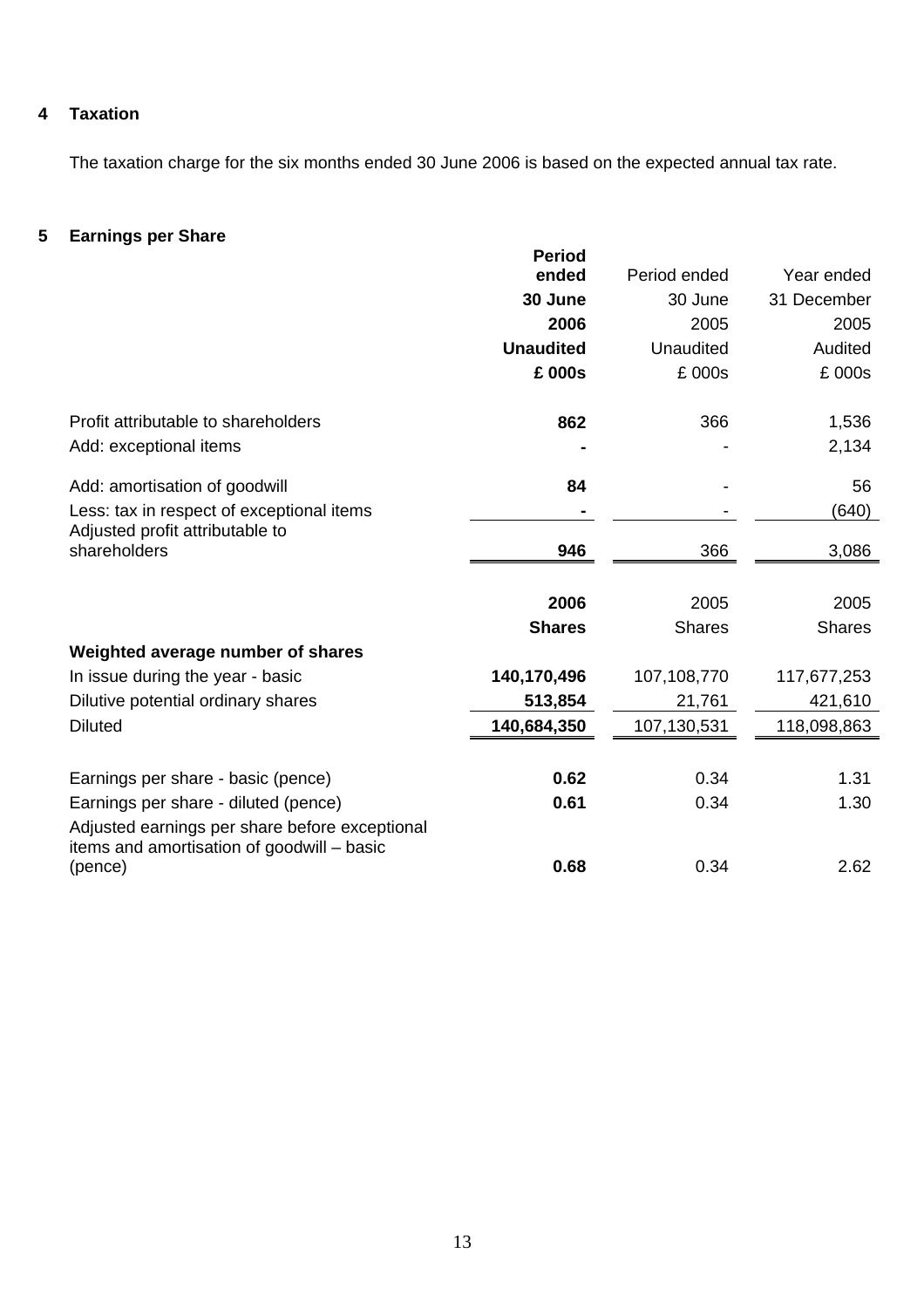# **6 Intangible fixed assets**

|                               | <b>Period</b>    |              |                  |
|-------------------------------|------------------|--------------|------------------|
|                               | ended            | Period ended | Year ended<br>31 |
|                               | 30 June          | 30 June      | December         |
|                               | 2006             | 2005         | 2005             |
|                               | <b>Unaudited</b> | Unaudited    | Audited          |
|                               | £ 000s           | £ 000s       | £ 000s           |
| Cost & Net book value         |                  |              |                  |
| Opening balance               | 51,083           | 38,046       | 38,046           |
| <b>Additions</b>              | ۰                |              | 29               |
| Additions through acquisition | $\blacksquare$   |              | 13,064           |
| Amortisation charged in year  | (84)             |              | (56)             |
| Closing balance               | 50,999           | 38,046       | 51,083           |

# **7 Reconciliation of movements in equity shareholders' funds**

|                                                                            | <b>Total equity</b> |
|----------------------------------------------------------------------------|---------------------|
|                                                                            | shareholders'       |
|                                                                            | funds               |
|                                                                            | Unaudited           |
|                                                                            | £ 000s              |
|                                                                            |                     |
| Profit for the period                                                      | 862                 |
| Payment of 2005 dividend                                                   | (1, 542)            |
| Share-based payments charges                                               | 117                 |
| Currency translation differences on foreign currency net investments       | (34)                |
| Net decrease in shareholders' funds                                        | (597)               |
| Equity shareholders' funds at 31 December 2005 (as restated - see note 10) | 44,047              |
| Equity shareholders' funds at 30 June 2006                                 | 43,450              |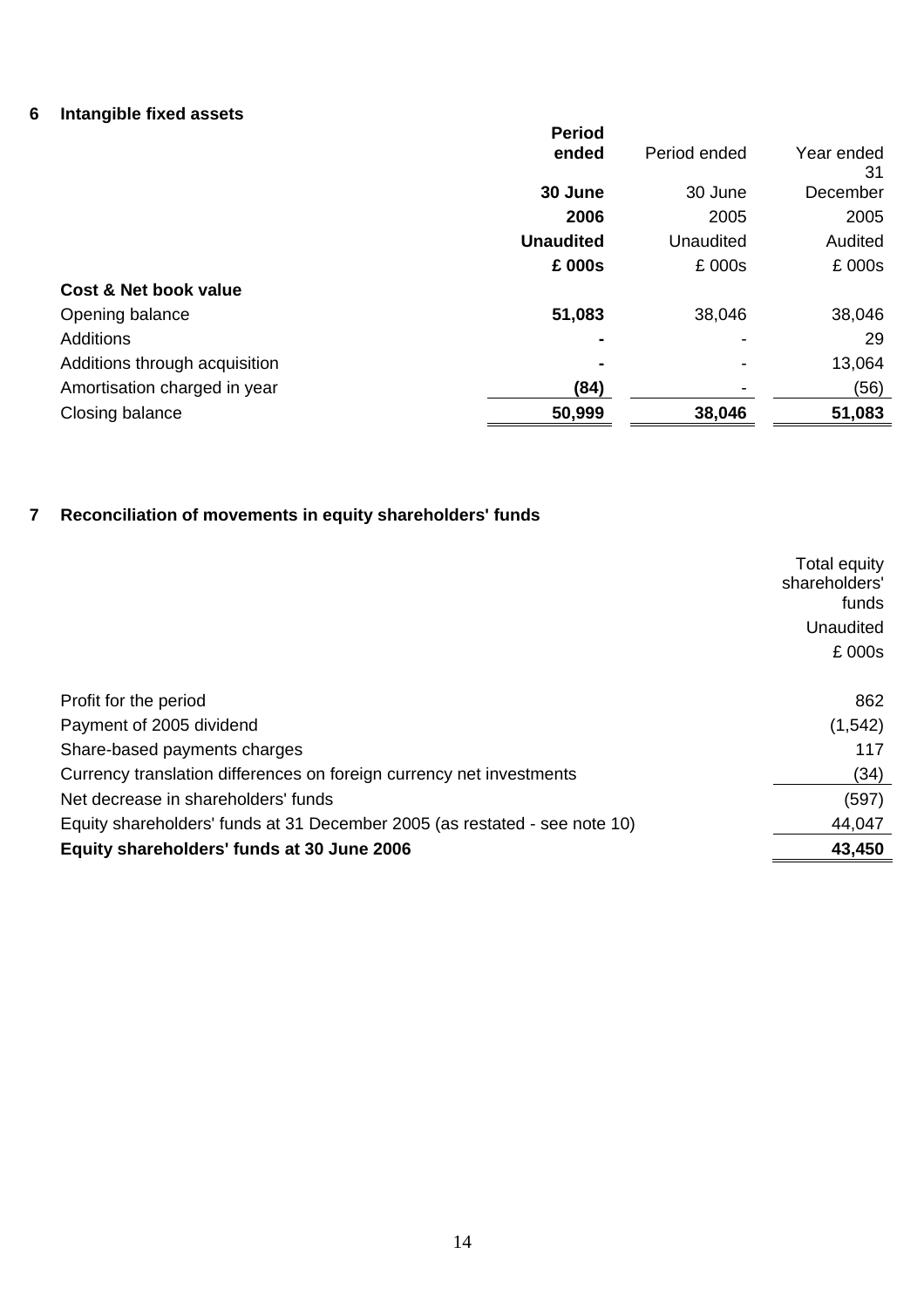# **8 Analysis of cash flows**

|                                                     | <b>Period</b>    |              |             |
|-----------------------------------------------------|------------------|--------------|-------------|
|                                                     | ended            | Period ended | Year ended  |
|                                                     | 30 June          | 30 June      | 31 December |
|                                                     | 2006             | 2005         | 2005        |
|                                                     | <b>Unaudited</b> | Unaudited    | Audited     |
|                                                     | £ 000s           | £ 000s       | £ 000s      |
| Returns on investment and servicing of finance      |                  |              |             |
| Interest and similar income received                | 46               | 27           | 111         |
| Interest and similar expenses paid                  | (198)            | (23)         | (336)       |
|                                                     | (152)            | 4            | (225)       |
| <b>Capital expenditure and financial investment</b> |                  |              |             |
| Purchase of tangible fixed assets                   | (623)            | (193)        | (358)       |
| Purchase of intangible fixed assets                 |                  |              | (1)         |
|                                                     | (623)            | (193)        | (359)       |
| <b>Acquisitions and disposals</b>                   |                  |              |             |
| Purchase of subsidiary undertakings and assets      |                  |              | (18, 224)   |
| Lonsdale deferred consideration paid                |                  | (1,100)      | (1,100)     |
| PCL deferred consideration paid                     |                  | (471)        | (471)       |
| Cash acquired on acquisition of subsidiary          |                  |              | 9,946       |
|                                                     |                  | (1,571)      | (9, 849)    |
| <b>Financing</b>                                    |                  |              |             |
| Debt due within one year:                           |                  |              |             |
| Increase in short-term borrowing                    |                  |              | 9,016       |
| Repayment of secured loan                           |                  |              | (8,500)     |
| Debt due after more than one year:                  |                  |              |             |
| New secured loan repayable from 2007 to 2012        |                  |              | 9,807       |
| Expenses recouped in connection with share issue    |                  | (3)          | 66          |
|                                                     |                  | (3)          | 10,389      |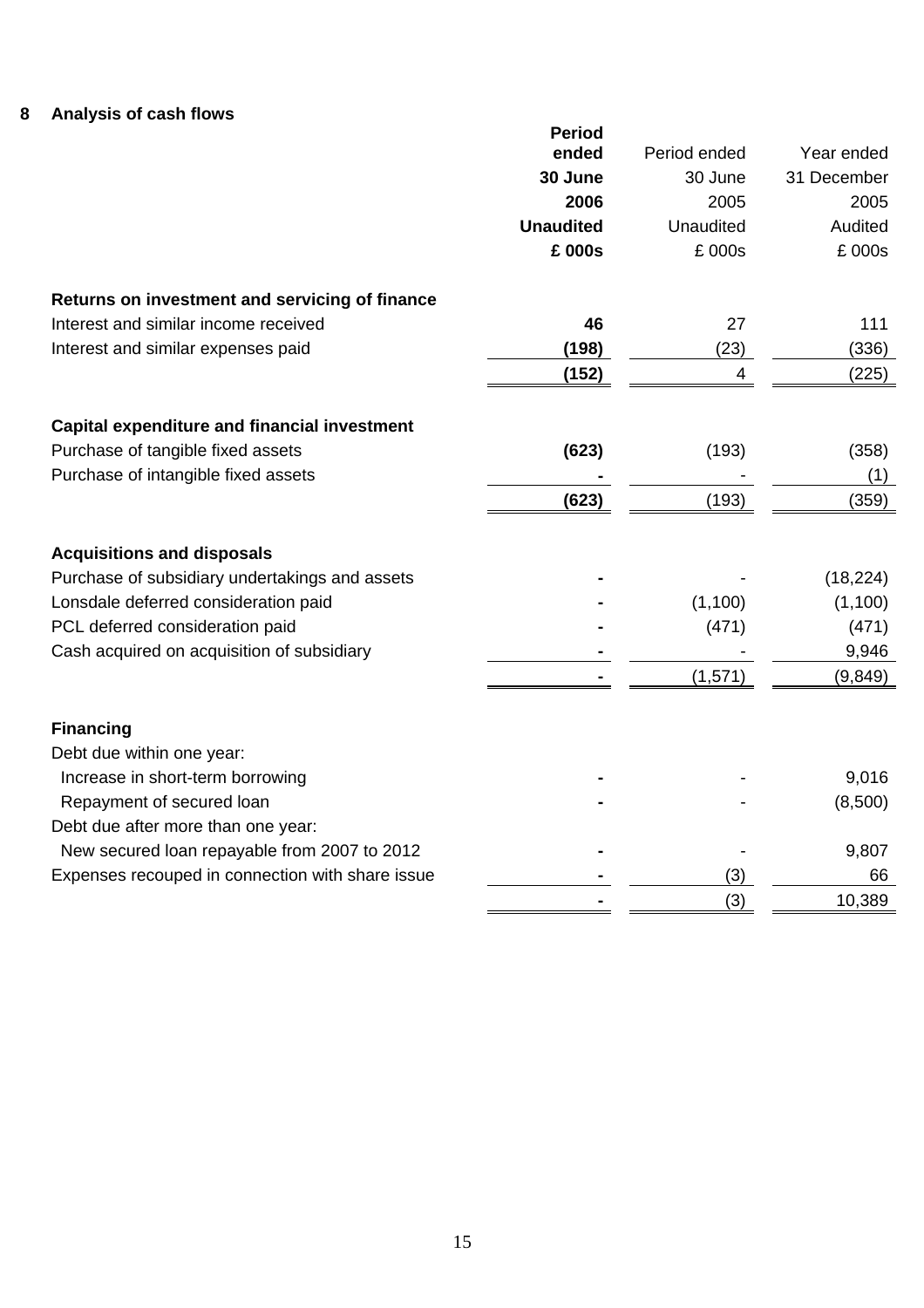# **9 Analysis of net debt**

|                             | <b>Period</b>    |                  |             |
|-----------------------------|------------------|------------------|-------------|
|                             | ended            | Period ended     | Year ended  |
|                             | 30 June          | 30 June          | 31 December |
|                             | 2006             | 2005             | 2005        |
|                             | <b>Unaudited</b> | <b>Unaudited</b> | Audited     |
|                             | £ 000s           | £ 000s           | £ 000s      |
| Cash at bank and in hand    |                  |                  |             |
| Opening balance             | 2,678            | 3,120            | 3,120       |
| Cash flow during the period | (1,628)          | (2, 486)         | (332)       |
| Exchange movement           | (17)             | (9)              | (110)       |
| Closing balance             | 1,033            | 625              | 2,678       |
| Debt due within one year    |                  |                  |             |
| Opening balance             | (516)            |                  |             |
| Cash flow during the period |                  |                  | (516)       |
| Exchange movement           | (2)              |                  |             |
| Reclassification of debt    | (518)            |                  |             |
| Closing balance             | (1,036)          |                  | (516)       |
| Debt due after one year     |                  |                  |             |
| Opening balance             | (9, 807)         |                  |             |
| Cash flow during the period |                  |                  | (9, 807)    |
| Exchange movement           | (39)             |                  |             |
| Reclassification of debt    | 518              |                  |             |
| Closing balance             | (9, 328)         |                  | (9,807)     |
| Net (debt)/funds            | (9, 331)         | 625              | (7, 645)    |
|                             |                  |                  |             |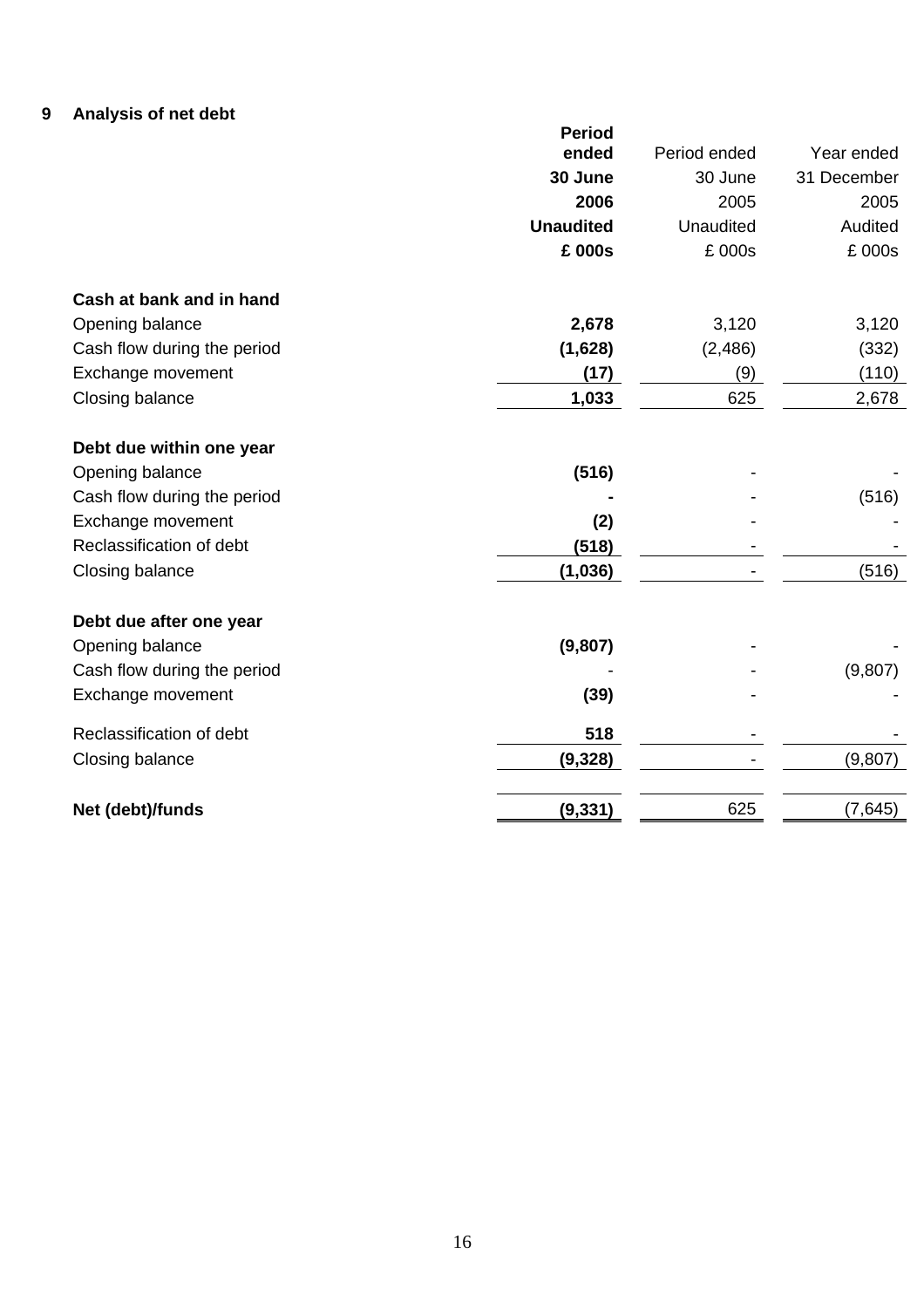## **10 Adoption of FRS 20 Share-based Payment**

FRS 20 Share-based Payment requires that the fair value of share awards granted to employees is assessed at grant date and is charged to the profit and loss account over the vesting period based on the expectation of the number of shares which the Directors consider likely to vest, with a corresponding increase in equity. The fair value of the options granted is measured using an option pricing model, taking into account the terms and conditions upon which the options were granted.

Deferred tax is recognised where it is likely that share relief will be available on the difference between exercise price and market price at the balance sheet date.

The amount recognised in profit before tax for the six month period ended 30 June 2006 is £117,000.

The effect of the adoption of FRS 20 on equity shareholders' funds and profit after tax for the comparative periods is shown below.

|                                  | Equity<br>Shareholders' | Equity<br>Shareholders' |
|----------------------------------|-------------------------|-------------------------|
|                                  | funds                   | funds                   |
|                                  | At 30 June              | At 31 December          |
|                                  | 2005                    | 2005                    |
|                                  | £ 000s                  | £ 000s                  |
| As previously stated<br>Deferred | 39,546                  | 44,041                  |
| tax asset                        | -                       | 6                       |
| As restated                      | 39,546                  | 44,047                  |
|                                  |                         |                         |

|                                | Profit after tax | Profit after tax |
|--------------------------------|------------------|------------------|
|                                | Period ended     | Year ended       |
|                                | 30 June          | 31 December      |
|                                | 2005             | 2005             |
|                                | £ 000s           | £ 000s           |
| As previously stated           | 445              | 1,703            |
| Share-based payments charge    | (78)             | (173)            |
| Movement on deferred tax asset | (1)              | 6                |
| As restated                    | 366              | 1,536            |
|                                |                  |                  |